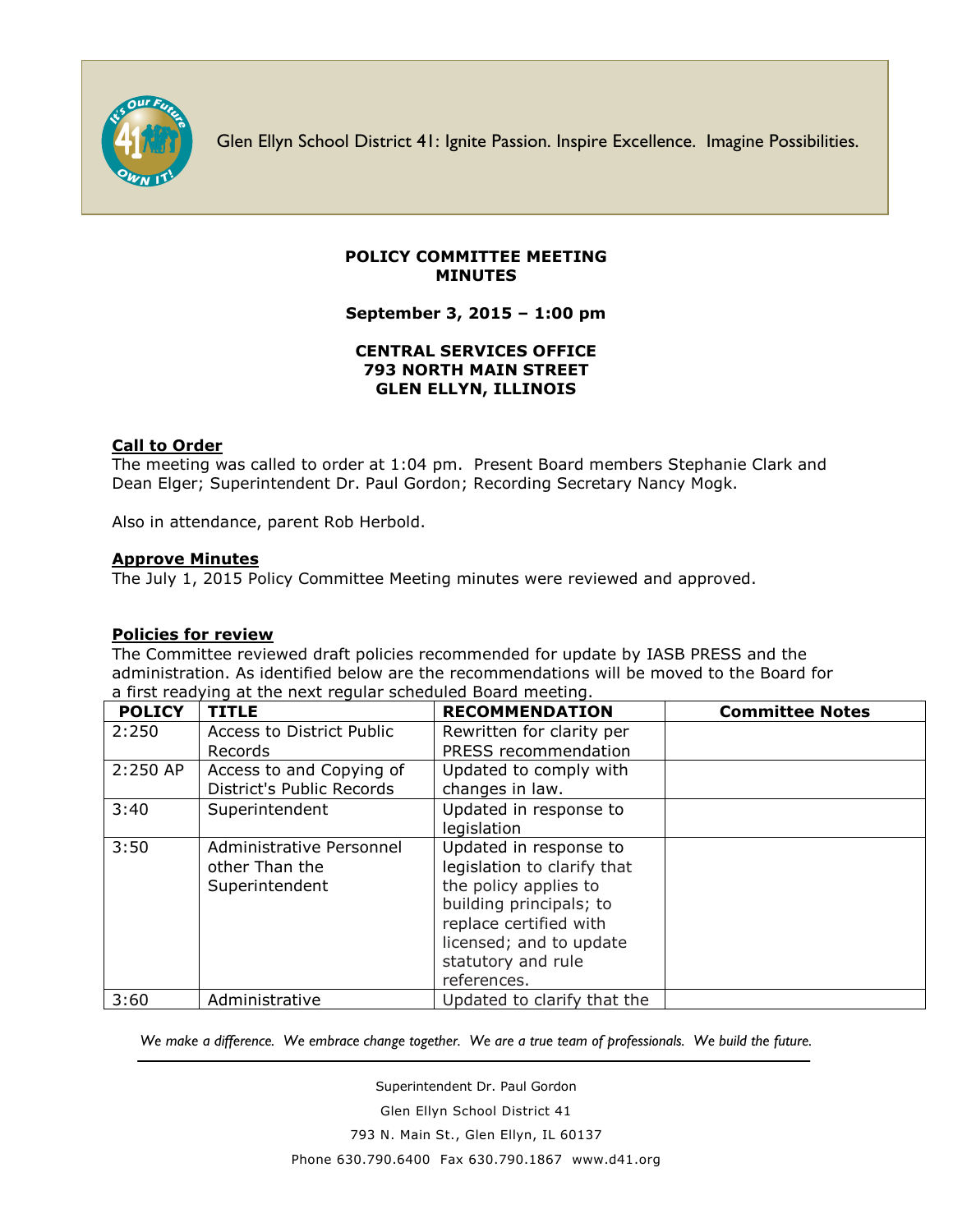|                 | Responsibility of the<br><b>Building Principal</b>                  | policy's scope is limited to<br>duties                                                                                                                                                                        |                                                                                                                                                                                                                                                                                                                                                                                                             |
|-----------------|---------------------------------------------------------------------|---------------------------------------------------------------------------------------------------------------------------------------------------------------------------------------------------------------|-------------------------------------------------------------------------------------------------------------------------------------------------------------------------------------------------------------------------------------------------------------------------------------------------------------------------------------------------------------------------------------------------------------|
| 4:45            | Operational-Insufficient<br>Fund Checks and Debit<br>Recovery       | Updated in response to<br>legislation                                                                                                                                                                         |                                                                                                                                                                                                                                                                                                                                                                                                             |
| 4:110           | Transportation                                                      | Rewritten to provide clarity<br>on space ridership<br>availability                                                                                                                                            | This policy was presented by<br>the administration to allow for<br>a greater access to<br>transportation to families who<br>normally would not be eligible<br>for service, are willing to pay<br>for the service and not<br>overburden current ridership.<br>The committee<br>recommends moving this<br>policy to the board for both<br>reading and approval at the<br>next regularly scheduled<br>meeting. |
| 4:110           | <b>Transportation Space</b>                                         | <b>DELETE</b>                                                                                                                                                                                                 | The language of the AP is                                                                                                                                                                                                                                                                                                                                                                                   |
| AP <sub>2</sub> | Available Ridership                                                 |                                                                                                                                                                                                               | written into the policy $4:110 -$<br>Transportation.                                                                                                                                                                                                                                                                                                                                                        |
| 5:40            | GPersonnel-Communicable<br>and Chronic Infectious<br><b>Disease</b> | Updated in response to<br>legislation                                                                                                                                                                         |                                                                                                                                                                                                                                                                                                                                                                                                             |
| 5:120           | GPersonnel-Ethics                                                   | Updated to enhance clarity<br>and remove references to<br>a repealed statute.                                                                                                                                 |                                                                                                                                                                                                                                                                                                                                                                                                             |
| 5:180           | GPersonnel-Temporary<br>Illinois or Incapacity                      | The policy is unchanged.<br>In response to feedback,<br>an option for boards that<br>applies the policy to both<br>teachers and other<br>licensed employees and<br>educational support<br>personnel is added. |                                                                                                                                                                                                                                                                                                                                                                                                             |
| 5:270           | ESP-Employment at Will                                              | Procedure is updated to<br>delete certificated and for<br>efficiency reasons.                                                                                                                                 |                                                                                                                                                                                                                                                                                                                                                                                                             |
| 5:290           | <b>ESP-Termination &amp;</b><br>Suspension                          | Updated in response to<br>legislation to delete<br>unnecessary paraphrasing<br>of the law and to add a<br>reference to an important<br>Ill. appellate decision.                                               | Committee will seek the<br>opinion of Human Resources<br>to ensure alignment with the<br>collective bargaining<br>agreement.                                                                                                                                                                                                                                                                                |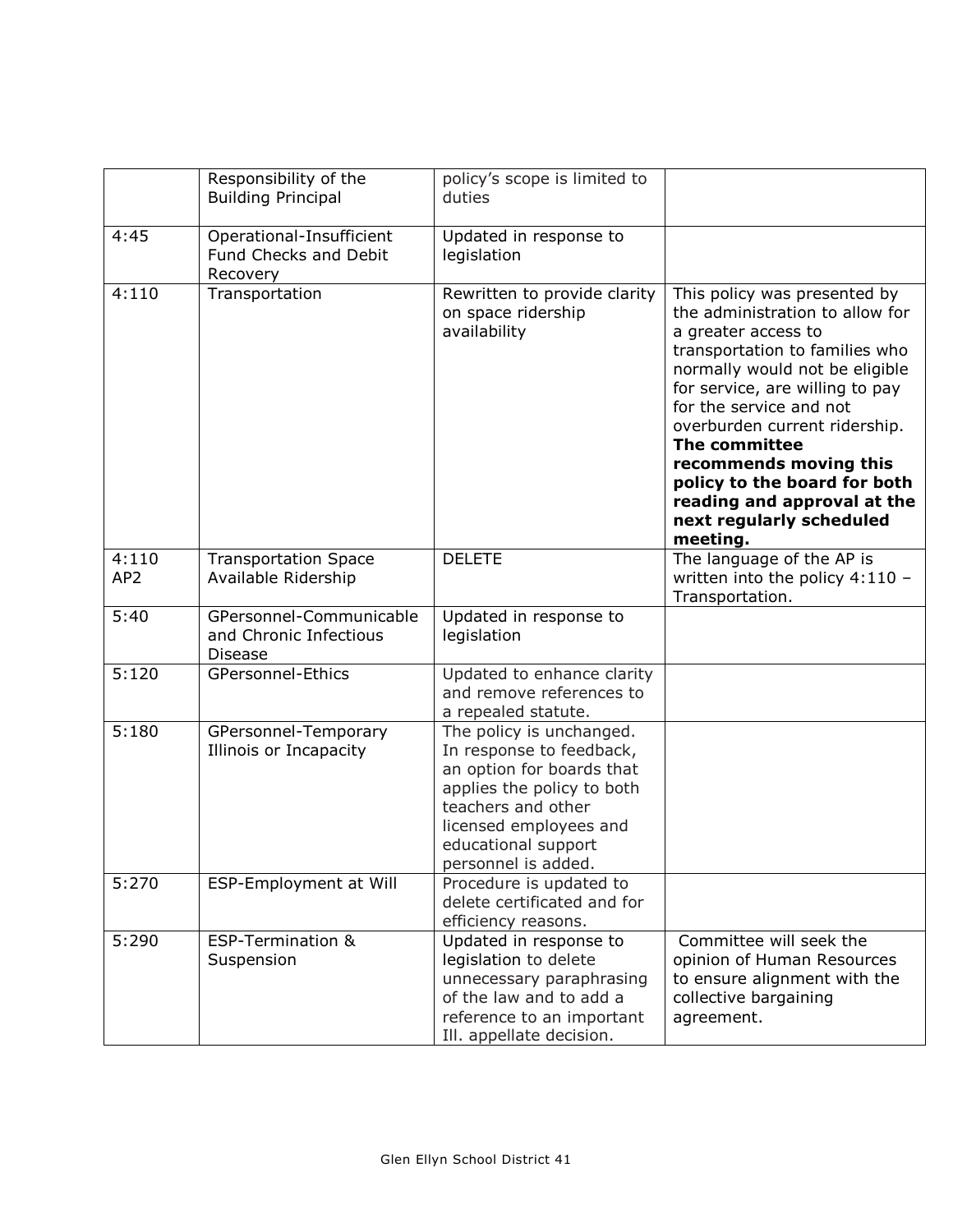| 5:330      | <b>ESP-Sick Vacation Holiday</b><br>Leaves                                                     | Updated in response to<br>legislation                                                                                                                                                                       |                                                                                                                                            |
|------------|------------------------------------------------------------------------------------------------|-------------------------------------------------------------------------------------------------------------------------------------------------------------------------------------------------------------|--------------------------------------------------------------------------------------------------------------------------------------------|
| 6:15       | Instruction-School<br>Accountability                                                           | Updated in response to<br>legislation and ISBE<br>action.                                                                                                                                                   | Policy is related to state and<br><b>Federal NCLB laws</b>                                                                                 |
| $6:15-AP,$ | Administrative Procedure -<br>School<br>Choice and Supplemental<br><b>Educational Services</b> | Delete- no longer required<br>due to changes in law                                                                                                                                                         | The state no longer requires<br>district to offer Choice or SES<br>services following the approval<br>of a waiver of NCLB<br>requirements. |
| $7:30$ AP  | Administrative Procedure -<br>for Exception to School<br>Attendance Area Policy                | Remove reasons related<br>district programs for<br>students with education,<br>physical or environment<br>needs, leaving those<br>recommendations to the<br>Student Services team.<br><b>Update Process</b> |                                                                                                                                            |
| 7:30E      | Exhibit - Application for<br><b>Exception to School</b><br>Attendance Area Policy              | Remove reasons related<br>district programs for<br>students with education,<br>physical or environment<br>needs, leaving those<br>recommendations to the<br>Student Services team.<br><b>Update Process</b> |                                                                                                                                            |
| 8:85       | Non-School Sponsored<br>Groups                                                                 | NEW policy to address<br>requests for school district<br>support of non-school<br>sponsored groups or<br>activities                                                                                         |                                                                                                                                            |

# **Next Steps**

- Final redline recommendations will be presented to the Board on September 14, 2015 and September 28, 2015 for first reading and approval.
- Plan for a review of the following at a future meeting:
	- o 9:10 Personal Technology to define the iPhone Watch.
	- o Clarity around closed session audio review
	- o Pest Management (bed bugs)
	- o Board meeting procedures (Section 2)
	- o Board vacancy procedures

Fall PRESS packet